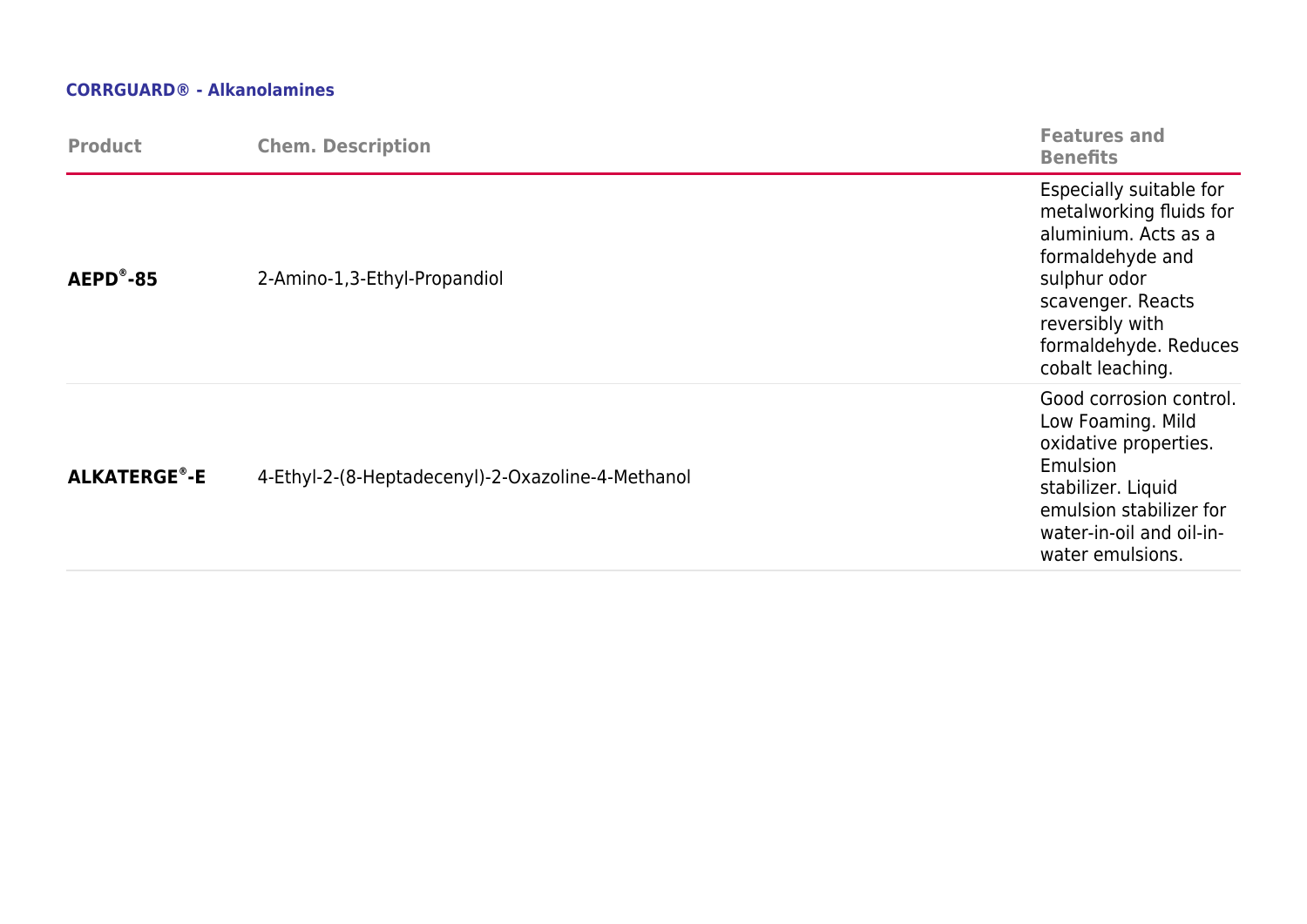| <b>Product</b>                 | <b>Chem. Description</b>                            | <b>Features and</b><br><b>Benefits</b>                                                                                                                                                                                                                                                                                            |
|--------------------------------|-----------------------------------------------------|-----------------------------------------------------------------------------------------------------------------------------------------------------------------------------------------------------------------------------------------------------------------------------------------------------------------------------------|
|                                | <b>CORRGUARD series</b> 2-Amino-2-Methyl-1-Propanol | Cost efficient alkaline<br>pH development and<br>neutralization of acidic<br>components. Acts as<br>formaldehyde<br>scavenger. High base<br>strength. Stable<br>emulsion at high pH.<br>Minimal ammonia<br>release. Available with<br>75% / 90% / 95%<br>active content (rest<br>water).                                          |
| <b>CORRGUARD LSA</b><br>series | 2-Amino-2-Methyl-1-Propanol                         | Stable emulsions at<br>high pH. Low ammonia<br>release, cobalt<br>leaching and foam<br>generation. Low<br>secondary amine<br>content $(< 0.75\%$ ,<br>meets TRGS 611). High<br>base strength. Stable<br>emulsions at high pH.<br>Minimal ammonia<br>release. Available with<br>75% / 90% / 95%<br>active content (rest<br>water). |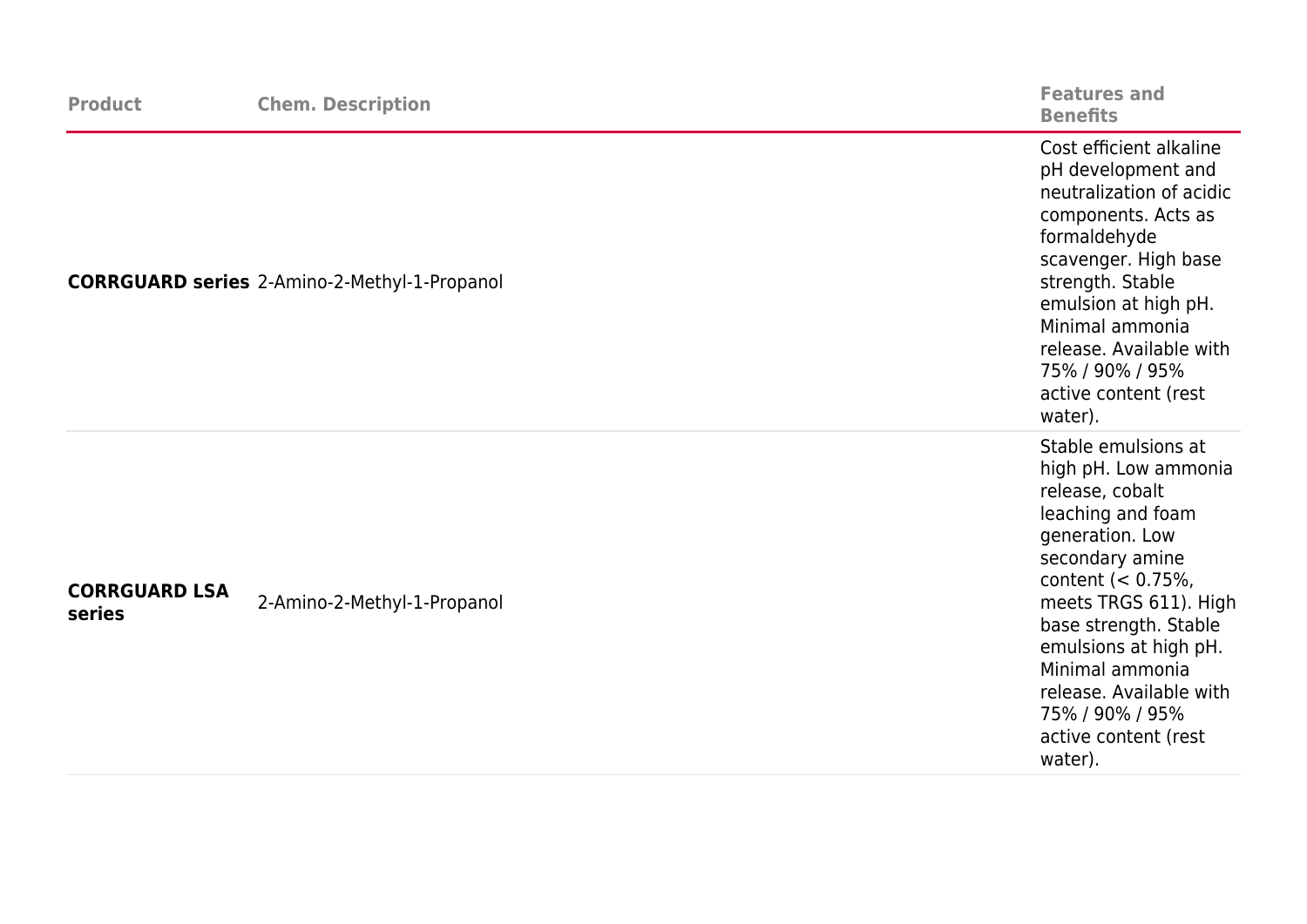| <b>Product</b>       | <b>Chem. Description</b>                                                        | <b>Features and</b><br><b>Benefits</b>                                                                                                                                                                                                                                                                                                    |
|----------------------|---------------------------------------------------------------------------------|-------------------------------------------------------------------------------------------------------------------------------------------------------------------------------------------------------------------------------------------------------------------------------------------------------------------------------------------|
| <b>CORRGUARD EXT</b> | 3-Amino-4-Octanol (85%)                                                         | Multifunctional<br>Neutralizer for Long-<br>Life Metalworking<br>Fluids. Excellent pH<br>stability, low foam<br>generation. Excellent<br>ferrous metal corrosion<br>control. Resists<br>extraction into tramp<br>oil. Facilitates<br>formulation of<br>aluminium compatible<br>fluids at higher pH.<br><b>Compliant with TRGS</b><br>611. |
|                      | <b>CORRGUARD FLEX</b> 2-Amino-1-Butanol, 2-Amino-2-Ethyl-1, 3-Propanediol (85%) | Primary amine suitable<br>for low secondary<br>amine formulations.<br>Improved corrosion<br>control and extended<br>fluid life. Effective pH<br>control, easy to handle<br>and easy to formulate.                                                                                                                                         |
| <b>CORRGUARD SI</b>  | Proprietary Anionic Organic Chemistry                                           | Premier staining<br>inhibitor for<br>metalworking fluids.<br>Can be used for<br>aluminium alloys,<br>galvanized steel and<br>galvaneal.                                                                                                                                                                                                   |